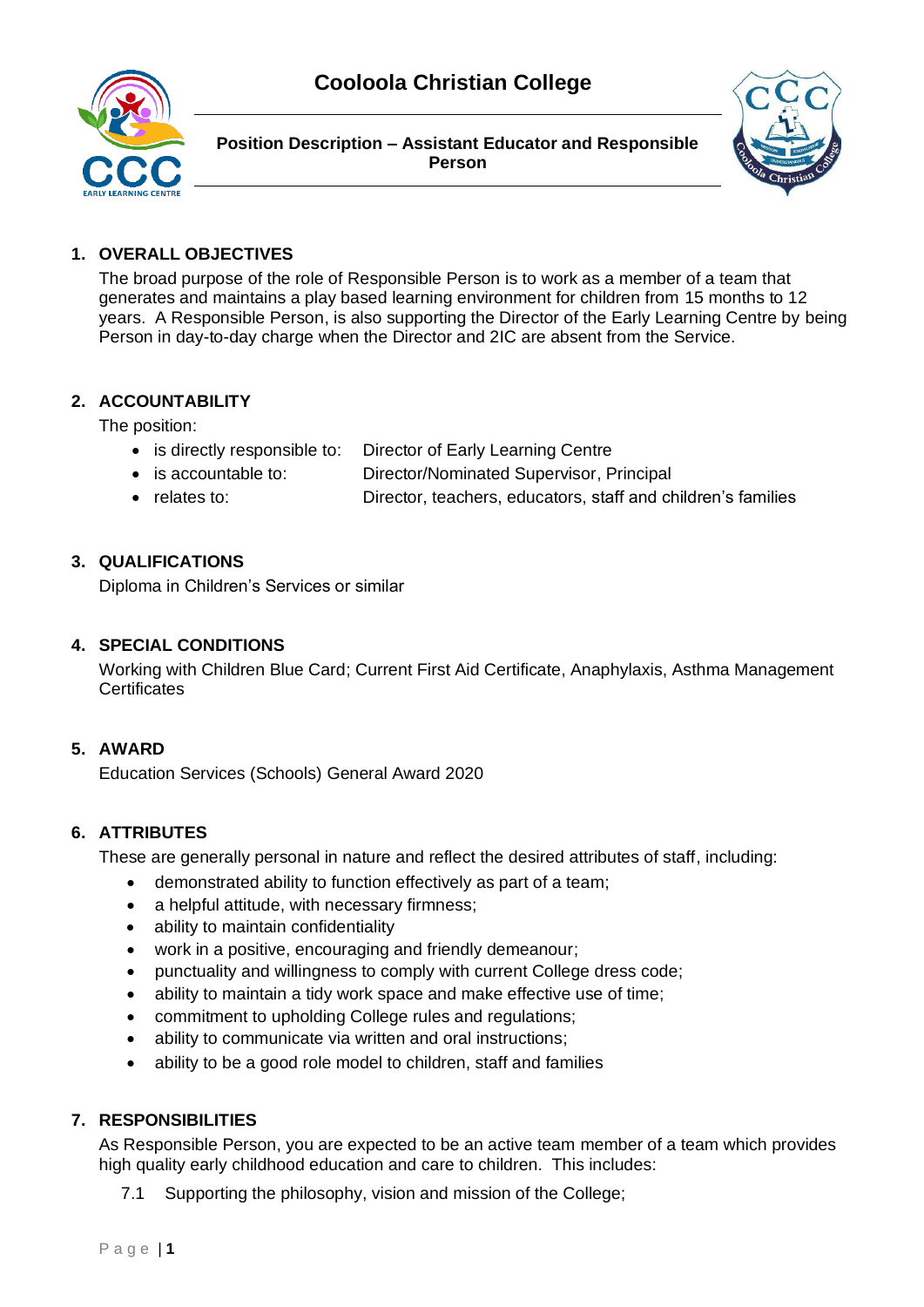- 7.2 Developing strong positive relationships with children at the service;
- 7.3 Support and partner with families and the College and the community;
- 7.4 Implementing the policies and associated procedures of Cooloola Christian College Early Learning Centre;
- 7.5 Working with other staff towards continuous improvement in all areas of the service's operation.

### **8. KEY ACCOUNTABILITIES**

- 8.1 Work in accordance with the requirements of the Education and Care Services National Law 2010, Education and Care Services National Regulations 2013 and the National Quality Standard for Early Education and Care; the Children and Young Persons (Care and Protection) Act 1998, and child protection legislation, WH&S legislation and requirements;
- 8.2 Work in accordance with the Code of Ethics of Early Childhood Australia;
- 8.3 Implement the Centre's philosophy in undertaking all other duties;
- 8.4 Work in accordance with the policies and associated procedures of Cooloola Christian College Early Learning Centre;
- 8.5 Provide ongoing support and assistance to other staff in all areas of service operation especially in maintaining a safe clean and healthy environment.
- 8.6 Primary responsibility is to fulfil the role of the Lead Educator as per National Quality Standards;
- 8.7 As an Assistant Educator plan, prepare and deliver a play based program for children 15 months to 12 years of age, with the intent to achieve the outcomes of the Early Years Learning Framework;
- 8.8 In addition to the role of Assistant Educator and with guidance from the Director, perform minor administration duties – answer telephone calls, account enquiries, along with ensuring child / staff ratios and the smooth running of the centre in the absence of the Director and 2IC.
- 8.9 As per National Quality Standards assume an equal share of the cleaning duties within the centre.

### **9. WORKPLACE HEALTH & SAFETY**

The position is responsible to:

- Comply with the WHS policy, safe work procedures, instructions and rules, particularly in the correct use of equipment;
- Identify any unsafe behaviour, or unsafe or unhealthy conditions, and report these to the person's supervisor;
- Adopt risk management strategies to minimise the risk of injury to people and property in the workplace;
- Be responsible for own health and safety and that of others in the workplace who may be affected by his/her acts or omissions at work;
- Cooperate with his/her Principal or other person so far as is reasonably practicable to enable compliance with any requirements under the Queensland Work Health and Safety Act 2011 and Work Health and Safety Regulation 2011 or other legislation that is imposed in the interests of health, safety and welfare on any person;
- Cooperate, so far as is reasonably practicable, with any consultation process undertaken for the health and safety of all persons in the workplace;
- Attend WHS information, instruction and training opportunities, as provided, and apply learning;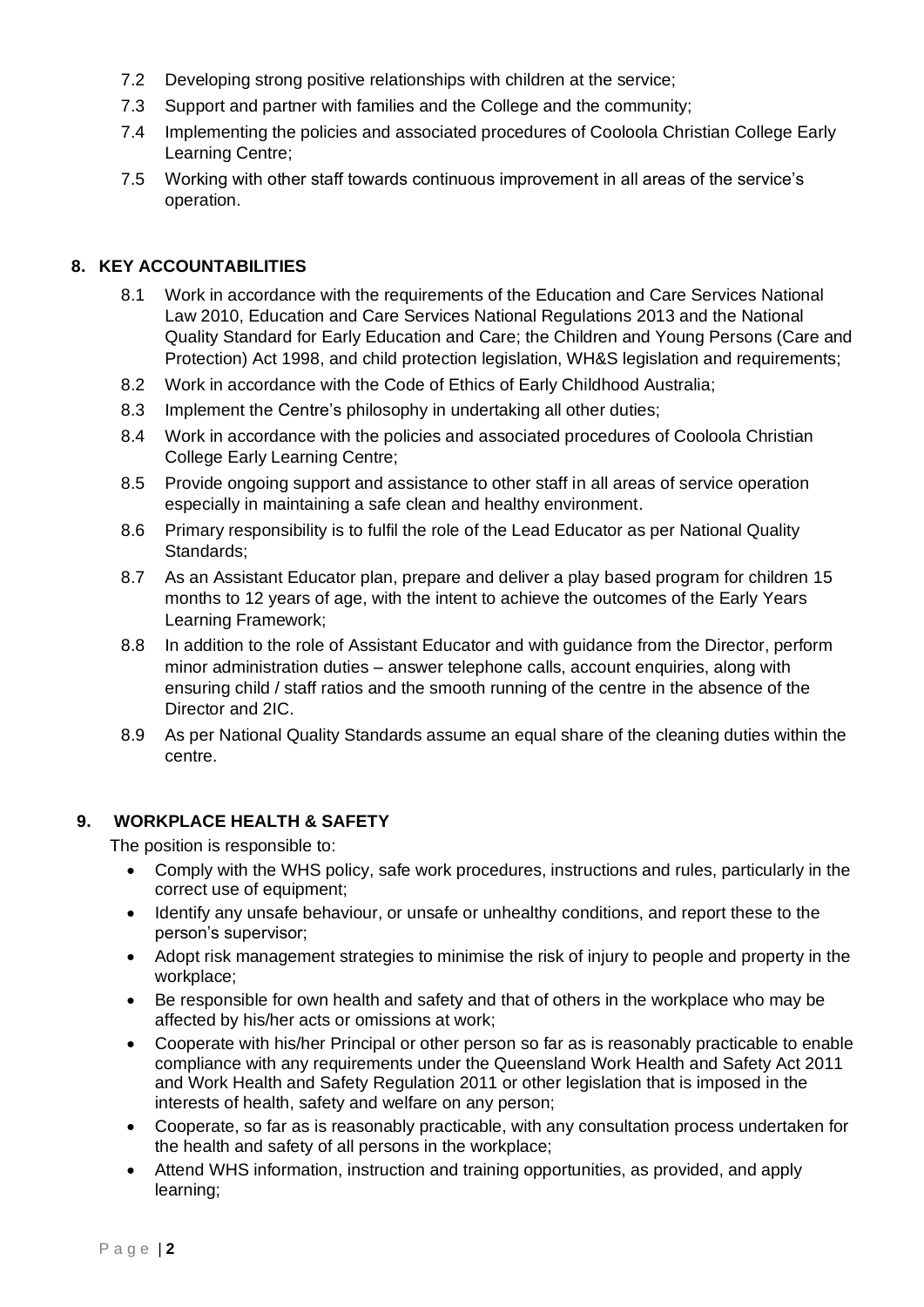• Co-operate in the annual OHS auditing process.

#### **10. REFERENCE DOCUMENTS**

- Letter of Appointment
- Cooloola Christian College Staff Handbook
- Workplace Health & Safety Manual.
- CCC Early Learning Centre Policies:
	- o 40.1 Educational Program Policy
	- o 40.2 Health & Safety Policy
	- o 40.3 Physical Environment Policy
	- o 40.4 Staffing Policy
	- o 40.5 Relationships with Children Policy
	- o 40.6 Collaborative Partnerships Policy
	- o 40.7 Leadership & Management Policy
- Responsibilities as per the National Quality Standard (see attached)

#### **11. APPRAISAL & REVIEW**

A probation period of 6 months applies to this position and a Performance Review will be completed with the employee prior to the expiry of that period. Thereafter, a Performance Review will be completed annually.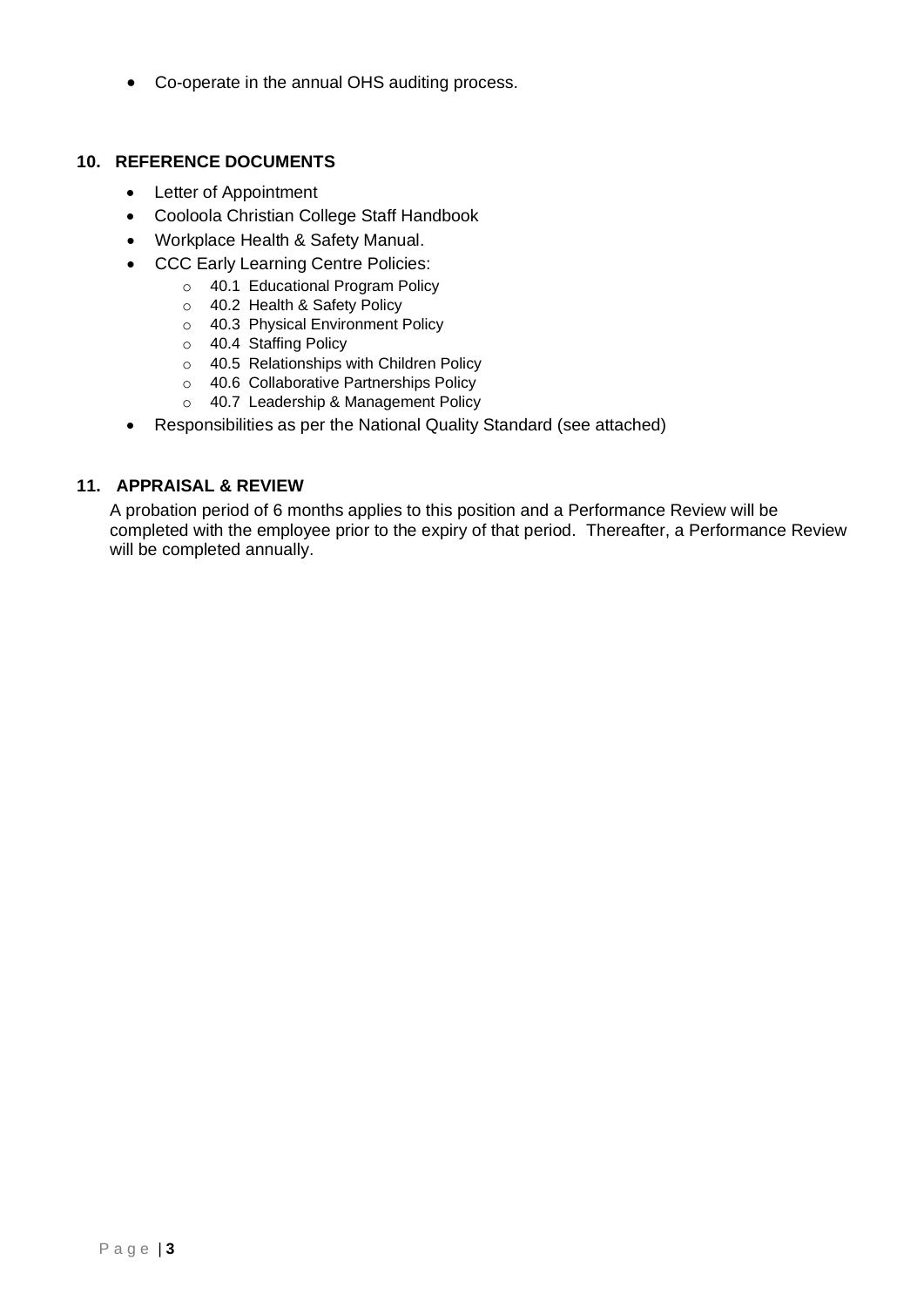# **Quality Area 1 - Educational program and practice**

| <b>Standard 1.1</b> | Program                                | The educational program enhances each child's learning and<br>development.                                                                                                                                                        |
|---------------------|----------------------------------------|-----------------------------------------------------------------------------------------------------------------------------------------------------------------------------------------------------------------------------------|
| Element 1.1.1       | Approved learning<br>framework         | Curriculum decision making contributes to each child's learning and<br>development outcomes in relation to their identity, connection with<br>community, wellbeing, confidence as learners and effectiveness as<br>communicators. |
| Element 1.1.2       | Child-centred                          | Each child's current knowledge, strengths, ideas, culture, abilities and<br>interests are the foundation of the program.                                                                                                          |
| Element 1.1.3       | Program learning<br>opportunities      | All aspects of the program, including routines, are organised in ways that<br>maximise opportunities for each child's learning.                                                                                                   |
| <b>Standard 1.2</b> | <b>Practice</b>                        | Educators facilitate and extend each child's learning and development.                                                                                                                                                            |
| Element 1.2.1       | Intentional teaching                   | Educators are deliberate, purposeful, and thoughtful in their decisions and<br>actions.                                                                                                                                           |
| Element 1.2.2       | Responsive teaching and<br>scaffolding | Educators respond to children's ideas and play and extend children's learning<br>through open-ended questions, interactions and feedback.                                                                                         |
| Element 1.2.3       | Child directed learning                | Each child's agency is promoted, enabling them to make choices and<br>decisions that influence events and their world.                                                                                                            |
| <b>Standard 1.3</b> | <b>Assessment and</b><br>planning      | Educators and co-ordinators take a planned and reflective approach to<br>implementing the program for each child.                                                                                                                 |
| Element 1.3.1       | Assessment and planning<br>cycle       | Each child's learning and development is assessed or evaluated as part of an<br>ongoing cycle of observation, analysing learning, documentation, planning,<br>implementation and reflection.                                      |
| Element 1.3.2       | Critical reflection                    | Critical reflection on children's learning and development, both as individuals<br>and in groups, drives program planning and implementation.                                                                                     |
| Element 1.3.3       | Information for families               | Families are informed about the program and their child's progress.                                                                                                                                                               |
|                     |                                        | Quality Area 2 - Children's health and safety                                                                                                                                                                                     |
| <b>Standard 2.1</b> | Health                                 | Each child's health and physical activity is supported and promoted.                                                                                                                                                              |
| Element 2.1.1       | Wellbeing and comfort                  | Each child's wellbeing and comfort is provided for, including appropriate<br>opportunities to meet each child's need for sleep, rest and relaxation.                                                                              |
| Element 2.1.2       | Health practices and<br>procedures     | Effective illness and injury management and hygiene practices are<br>promoted and implemented.                                                                                                                                    |
| Element 2.1.3       | Healthy lifestyle                      | Healthy eating and physical activity are promoted and appropriate for each<br>child.                                                                                                                                              |
| <b>Standard 2.2</b> | <b>Safety</b>                          | Each child is protected.                                                                                                                                                                                                          |
| Element 2.2.1       | Supervision                            | At all times, reasonable precautions and adequate supervision ensure<br>children are protected from harm and hazard                                                                                                               |
| Element 2.2.2       | Incident and emergency<br>management   | Plans to effectively manage incidents and emergencies are developed in<br>consultation with relevant authorities, practised and implemented                                                                                       |
| Element 2.2.3       | Child protection                       | Management, educators and staff are aware of their roles and<br>responsibilities to identify and respond to every child at risk of abuse or<br>neglect.                                                                           |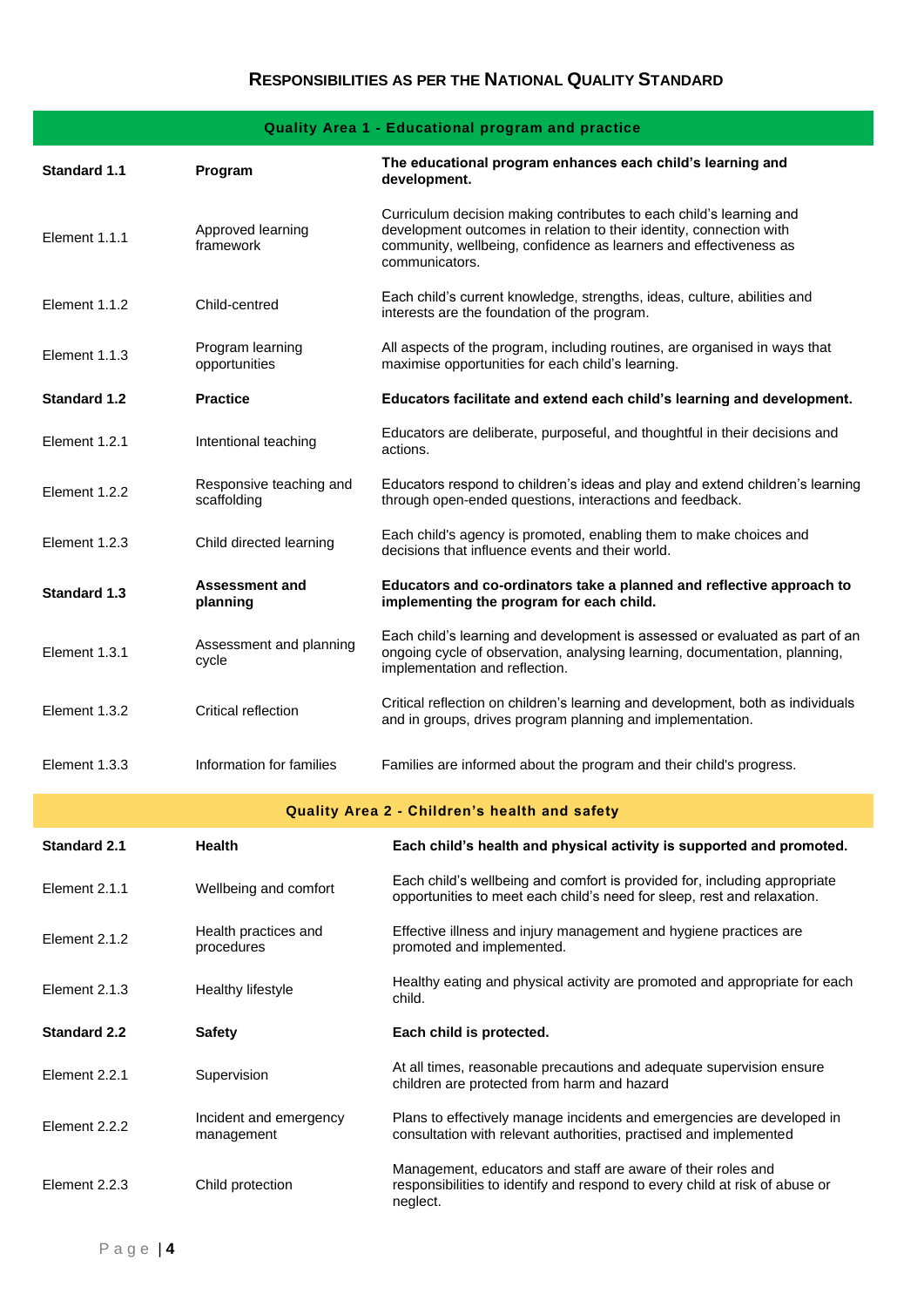| <b>Quality Area 3 - Physical Environment</b>        |                                                        |                                                                                                                                                                                           |  |  |
|-----------------------------------------------------|--------------------------------------------------------|-------------------------------------------------------------------------------------------------------------------------------------------------------------------------------------------|--|--|
| Standard 3.1                                        | Design                                                 | The design of the facilities is appropriate for the operation of a service.                                                                                                               |  |  |
| Element 3.1.1                                       | Fit for purpose                                        | Outdoor and indoor spaces, buildings, fixtures and fittings are suitable for<br>their purpose, including supporting the access of every child.                                            |  |  |
| Element 3.1.2                                       | Upkeep                                                 | Premises, furniture and equipment are safe, clean and well maintained.                                                                                                                    |  |  |
| <b>Standard 3.2</b>                                 | <b>Use</b>                                             | The service environment is inclusive, promotes competence and<br>supports exploration and play-based learning.                                                                            |  |  |
| Element 3.2.1                                       | Inclusive environment                                  | Outdoor and indoor spaces are organised and adapted to support every<br>child's participation and to engage every child in quality experiences in both<br>built and natural environments. |  |  |
| Element 3.2.2                                       | Resources support play-<br>based learning              | Resources, materials and equipment allow for multiple uses, are sufficient in<br>number, and enable every child to engage in play-based learning.                                         |  |  |
| Element 3.2.3                                       | Environmentally<br>responsible                         | The service cares for the environment and supports children to become<br>environmentally responsible.                                                                                     |  |  |
|                                                     |                                                        | <b>Quality Area 4 - Staffing Arrangements</b>                                                                                                                                             |  |  |
| <b>Standard 4.1</b>                                 | <b>Staffing arrangements</b>                           | Staffing arrangements enhance children's learning and development.                                                                                                                        |  |  |
| Element 4.1.1                                       | Organisation of educators                              | The organisation of educators across the service supports children's learning<br>and development.                                                                                         |  |  |
| Element 4.1.2                                       | Continuity of staff                                    | Every effort is made for children to experience continuity of educators at the<br>service.                                                                                                |  |  |
| <b>Standard 4.2</b>                                 | Professionalism                                        | Management, educators and staff are collaborative, respectful and<br>ethical.                                                                                                             |  |  |
| Element 4.2.1                                       | Professional collaboration                             | Management, educators and staff work with mutual respect and<br>collaboratively, and challenge and learn from each other, recognising each<br>other's strengths and skills.               |  |  |
| Element 4.2.2                                       | Professional standards                                 | Professional standards guide practice, interactions and relationships.                                                                                                                    |  |  |
| <b>Quality Area 5 - Relationships with Children</b> |                                                        |                                                                                                                                                                                           |  |  |
| <b>Standard 5.1</b>                                 | <b>Relationships between</b><br>educators and children | Respectful and equitable relationships are maintained with each child.                                                                                                                    |  |  |
| Element 5.1.1                                       | Positive educator to child<br>interactions             | Responsive and meaningful interactions build trusting relationships which<br>engage and support each child to feel secure, confident and included.                                        |  |  |
| Element 5.1.2                                       | Dignity and rights of the<br>child                     | The dignity and rights of every child are maintained.                                                                                                                                     |  |  |
| <b>Standard 5.2</b>                                 | <b>Relationships between</b><br>children               | Each child is supported to build and maintain sensitive and responsive<br>relationships                                                                                                   |  |  |
| Element 5.2.1                                       | Collaborative learning                                 | Children are supported to collaborate, learn from and help each other.                                                                                                                    |  |  |
| Element 5.2.2                                       | Self-regulation                                        | Each child is supported to regulate their own behaviour, respond<br>appropriately to the behaviour of others and communicate effectively to<br>resolve conflicts.                         |  |  |